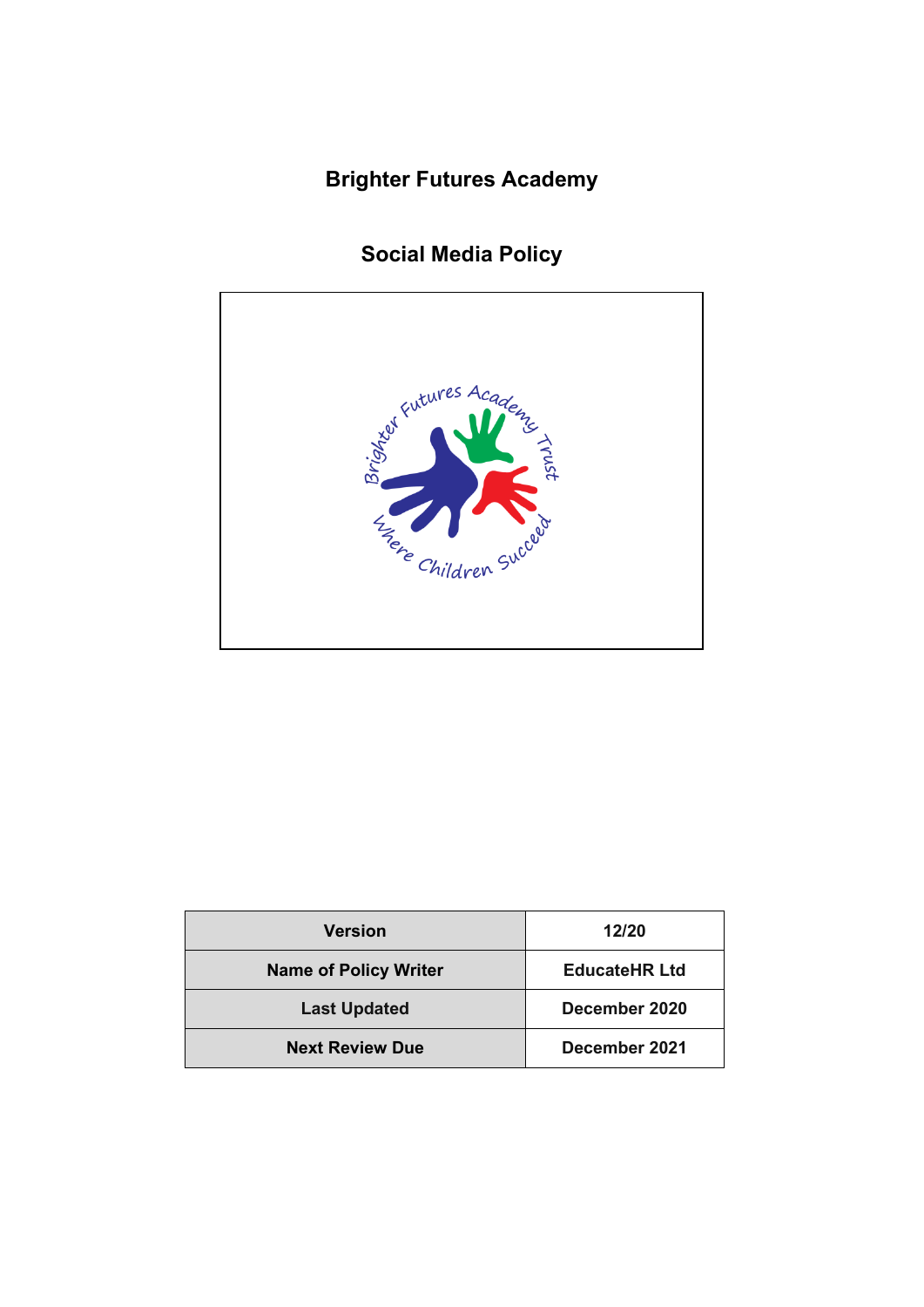## **Contents**

# Page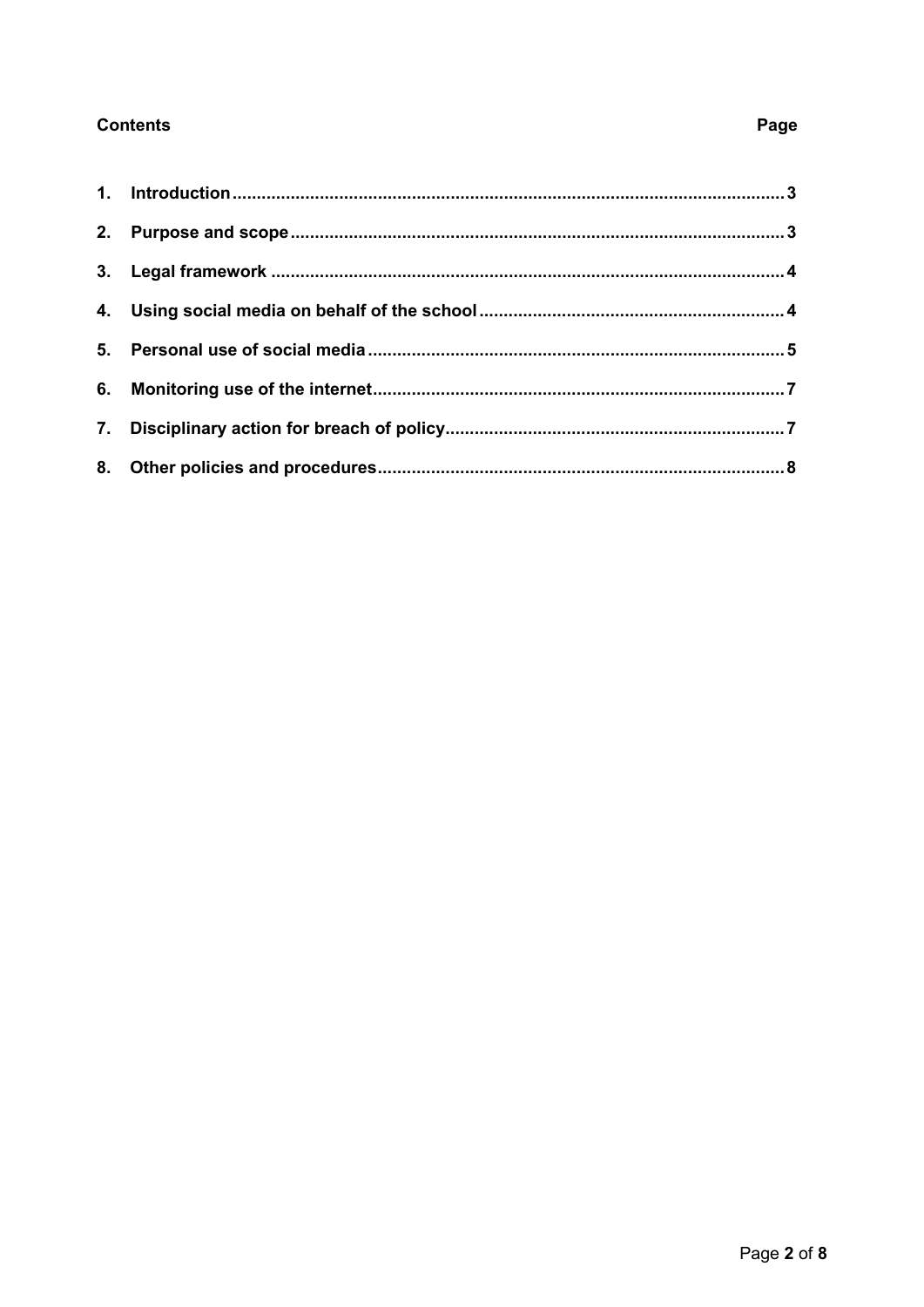#### <span id="page-2-0"></span>**1. Introduction**

- 1.1 Social media can be defined as any interaction between people which involves the creation, sharing, and exchange of information and ideas by means of electronic technology, which may include virtual communities and networks.
- 1.2 Social media is largely dependent on mobile and web-based technologies to create interactive platforms through which individuals (and/or communities) are enabled to share, discuss and/or modify user-generated content.
- 1.3 Social media technology can constitute multiple forms including (but not limited to) internet forums and discussion rooms, weblogs, social blogs, microblogs, podcasts, photographic imagery and bookmarking in addition to social networks. Relevant technologies may include blogging, picture sharing, music-sharing, crowdsourcing and instant messaging (but are not confined to these examples) and social networks may involve the coordinated use of more than one (or even several) of these activities in concert.
- 1.4 It is vital that students, parents and the public at large have confidence in the academy's activities and services, and the principles set out in this policy are designed to ensure that staff members, including contractors and volunteers, are encouraged to use social media responsibly and professionally in order that the confidentiality of students and staff, as well as the broader reputation of the academy, is safeguarded.

#### <span id="page-2-1"></span>**2. Purpose and scope**

- 2.1 This policy is applicable to all staff, trainees, external contractors, agency workers, volunteers and other individuals who work for, or may provide services on behalf of, the academy. These individuals are collectively referred to hereinafter as staff members.
- 2.2 Staff members must always be conscious of the requirement to keep their personal and professional lives separate.
- 2.3 It is recognised that staff members may be required to use social media for the purposes of teaching and learning and that communication of this nature may constitute a significant element of their professional duties. Nonetheless, such use of social media should in every circumstance be compliant with the guidelines set out in this policy.
- 2.4 This policy covers use of social media for personal purposes, as well as for official school purposes. The definition of official school purposes includes all internet facilities (such as websites, forums, blogs etc) hosted by, and/or maintained on behalf of, the academy.
- 2.5 This policy is applicable to all social networking sites (such as Twitter, Facebook, Linkedin, etc) and also includes chatrooms, forums, podcasts, blogs, texting, online encyclopaedias with open access (such as Wikipedia) and content sharing sites such as YouTube etc. It is simply not possible to provide a definitive list of such sites and the assumption should always be that any social media site (irrespective of whether it is specifically named in the policy) falls within the scope of this policy.
- 2.6 Equally, it is freely acknowledged that information technology advances at a rate which is liable to outstrip the ability of policies such as this to keep pace with developments. Accordingly, it is therefore impossible to ensure that adequate reference is made to such future technologies and/or circumstances (whether such developments be electronic or otherwise) as may emerge in the future due to the evolution of social media.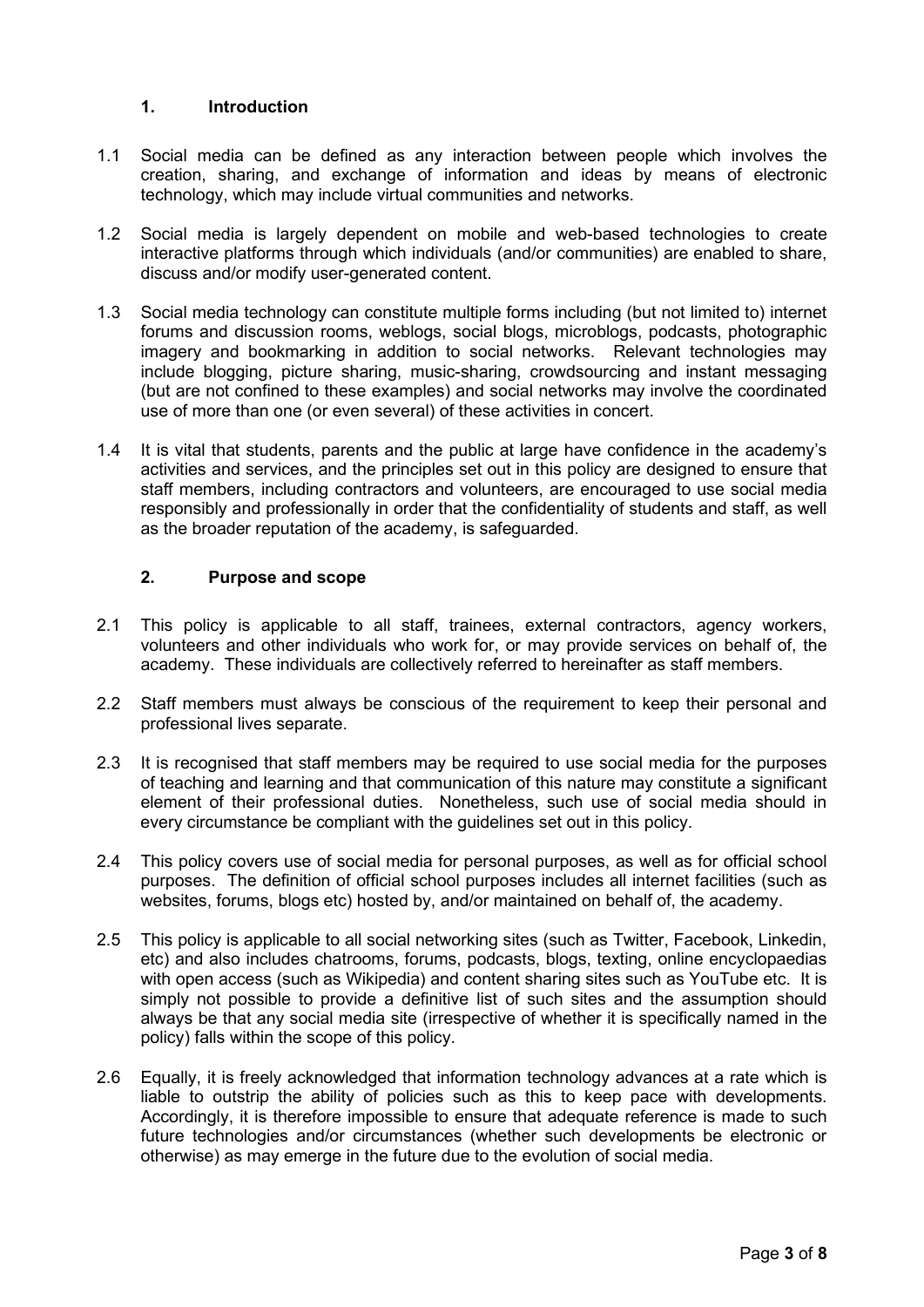2.7 Therefore, for the avoidance of doubt, the general principles set out in this policy must be followed in a consistent manner irrespective of the precise nature of the relevant technology or media involved.

#### <span id="page-3-0"></span>3. **Legal framework**

- 3.1 The governing body is committed to ensuring that all staff members provide confidential services that meet the highest standards.
- 3.2 All staff members working on behalf of the academy are bound by relevant legislation, including a legal duty of confidence, and must at all times observe their responsibility both to other members of staff and to students by protecting, and keeping confidential, any knowledge to which they may gain privileged access during the course of their work.
- 3.3 Disclosure of confidential information on, or via, social media is likely to be a breach of various laws and professional codes of conduct, including the following:
	- the Human Rights Act 1998
	- the Health and Safety at Work Act 1974
	- the Data Protection Act 2018
	- the General Data Protection Regulation (GDPR)
	- the common law duty of confidentiality.
- 3.4 Confidential information includes, but is not limited to, information which has the potential to identify a specific individual, such as student and employee records which accordingly are afforded full protection under GDPR and the Data Protection Act.
- 3.5 Staff members should also be aware that other laws relating to libel, defamation, harassment and copyright may be applicable to information posted on social media. Such laws include (but may not be limited to) the following:
	- the Libel Act 1843
	- the Defamation Acts 1952 and 1996
	- the Copyright, Designs and Patents Act 1988
	- the Criminal Justice and Public Order Act 1994
	- the Protection from Harassment Act 1997
	- the Malicious Communications Act 1998
	- the Communications Act 2003.
- 3.6 In certain circumstances the academy could be held vicariously responsible for acts committed by their employees in the course of their employment. For example, staff members who harass co-workers online or who engage in cyber-bullying or discrimination on the grounds of protected characteristics such as race, sex, disability, etc or who defame a third party while at work may render the academy (as well as themselves personally) liable to civil (legal) action from the injured party.

### <span id="page-3-1"></span>*4.* **Using social media on behalf of the school**

4.1 Staff members can only use officially approved channels or sites for either communicating with students or in order to enable students to communicate with one another.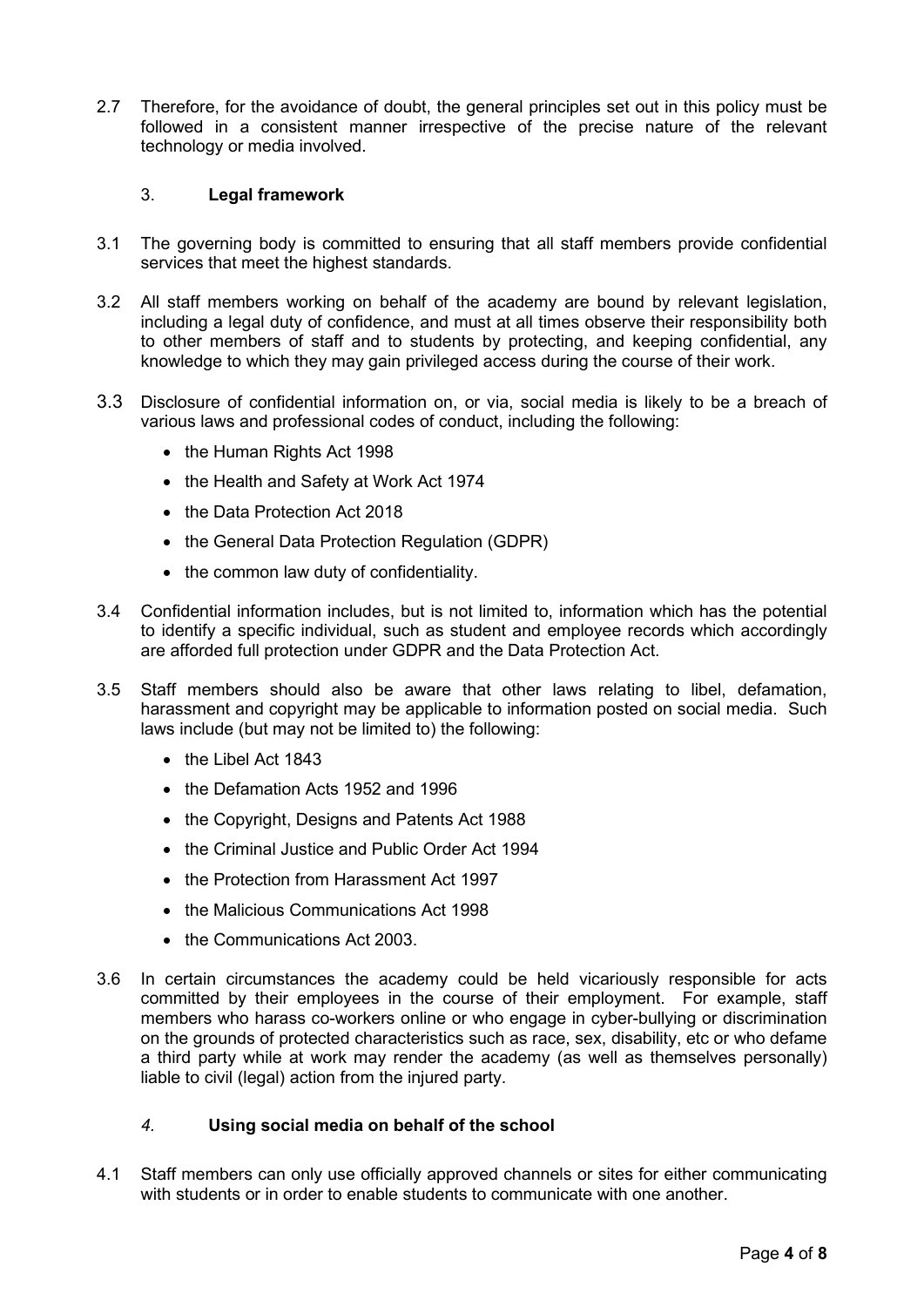- 4.2 There must be a strong pedagogical or business reason for creating an official school site through which students or others may communicate. Staff must not create sites for trivial reasons as this could potentially expose the academy to unwelcome publicity or reputational damage and accordingly appropriate authorisation should be sought in all cases.
- 4.3 Any sites thus created must not breach the terms and conditions of social media service providers, particularly in respect of minimum age requirements. Careful consideration must be given to the level of engagement of contributors – for example whether users will be able to upload images or add their own text or comments.
- 4.4 Any sites created for, and/or contributed to by, students must have the strongest privacy settings to prevent breaches of confidentiality. It must not be possible to identify students and other participants using such sites.
- 4.5 Staff members must always act in the best interests of the academy's students when creating, participating in, or contributing content to, social media sites.

#### <span id="page-4-0"></span>*5.* **Personal use of social media**

- 5.1 The academy recognises that staff members are fully entitled to make use of social media in a personal capacity away from the school. Staff members must, however, be aware that they can potentially cause damage to the reputation of the organisation if they are identified as being employees of, or as having professional links to, the academy.
- 5.2 Staff members must therefore ensure that if they engage with social media they are required to do so sensibly and responsibly. They must be confident that any content, comment or opinion expressed through their personal use of social media will not adversely affect, nor be found damaging to, the reputation or credibility of the academy, nor otherwise violate any of the academy's policies.
- 5.3 Staff should be made aware, in the event that they access any personal web-based email accounts via their school network, that these may be subject to the academy's internet protocol which could include monitoring and surveillance (in which context the following section on monitoring internet use requires to be noted).
- 5.4 With the rise in identity theft and fraud, staff members may wish to consider the amount of personal information that they feel appropriate to display or reveal on their personal profile. Staff should always keep their passwords secret and take all necessary measures to protect access to accounts.
- 5.5 If staff members make any reference (whether this be on a personal internet site or a social networking site, including any form of interactive media) to their employment by, or other relationship with, the academy they should inform the headteacher accordingly.
- 5.6 Staff members must avoid bringing the academy or its staff into disrepute and must not use any online (or equivalent) facility to attack or abuse colleagues or students.
- 5.7 If staff members discuss their work on social media in relation to their personal life, they must take care to include on their profile appropriate text to the effect that "*the views I express here are mine alone and do not necessarily reflect the views of my employer*".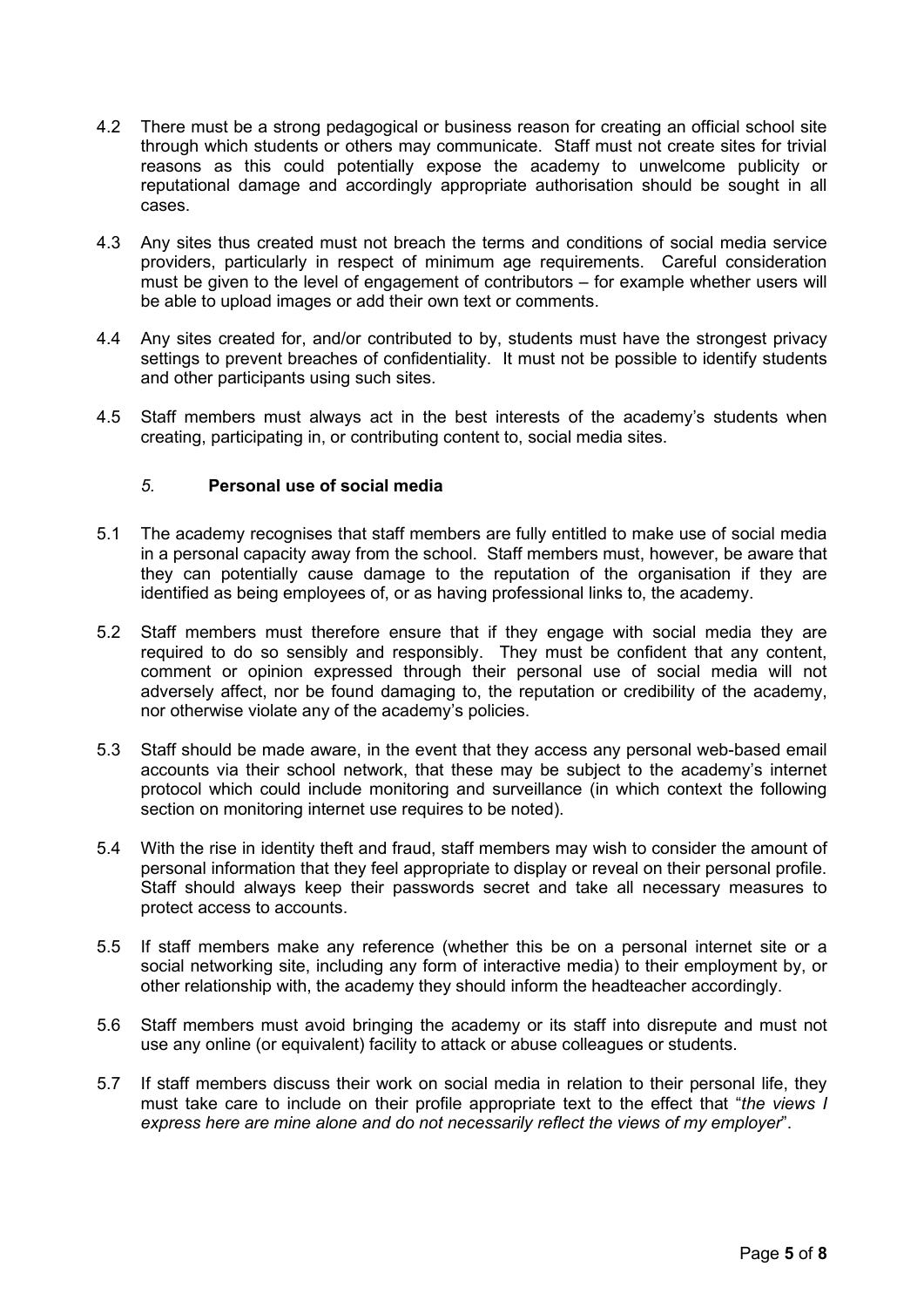- 5.8 Staff members must keep their professional and personal lives separate and should never put themselves in a position where there is a conflict between their personal interests and their relationship with the academy.
- 5.9 Individuals should remember that by making use of social media they are effectively placing information within the public domain and cannot be reliant on the belief that supposedly 'private' comments or viewpoints will not gain a wider currency or exposure.
- 5.10 When using social media, staff members must not:
	- engage in activities which might bring the academy into disrepute
	- represent their own personal views as being those of the academy
	- divulge or discuss any personal information about our students or staff or any other persons with whom they interact as part of their job
	- use the internet in any way to attack, insult, abuse or defame students (or their family members), colleagues, other professionals/organisations or the academy itself
	- do anything that could be considered discriminatory against, or be interpreted as bullying or harassment of, any individual, for instance by making offensive or derogatory comments in relation to any protected characteristic (as defined within the academy's bullying and harassment policy and/or equality legislation) and neither should they promote links to any such content elsewhere
	- be inaccurate, unfair or less than transparent when creating or altering online sources of information on behalf of, or in any way relating to, the academy.
- 5.11 Staff members are allowed limited access to social media websites (from their own mobile devices or from the academy's computers and/or devices) for personal use. Access to social media sites for personal reasons is only permitted during lunch breaks and outside contracted working hours. Staff members are expected to devote their contracted hours of work exclusively to their professional duties.
- 5.12 Staff members must not:
	- identify themselves online and/or on social media as employees of the academy this is intended to safeguard the privacy of colleagues and students and to prevent information on these sites from being linked with the academy
	- use a school email address when registering on such websites
	- have contact through any personal social medium with any student, whether from our academy or any other school (unless the student is a family member)
	- use information obtained in the course of their employment for personal gain nor pass any such information on to others who may use it in such a way
	- have any contact with students' family members through personal social media if that contact is likely to constitute a conflict of interest or call into question their own professional objectivity or integrity.
- 5.13 Teachers' Standards 2012 Part 2 Personal and Professional Conduct, reads as follows:

"*A teacher is expected to demonstrate consistently high standards of personal and professional conduct. Teachers uphold public trust in the profession and maintain high standards of ethics and behaviour, within and outside school.*"

and the academy expects that all members of staff (not just teachers) will adhere consistently to this specific standard.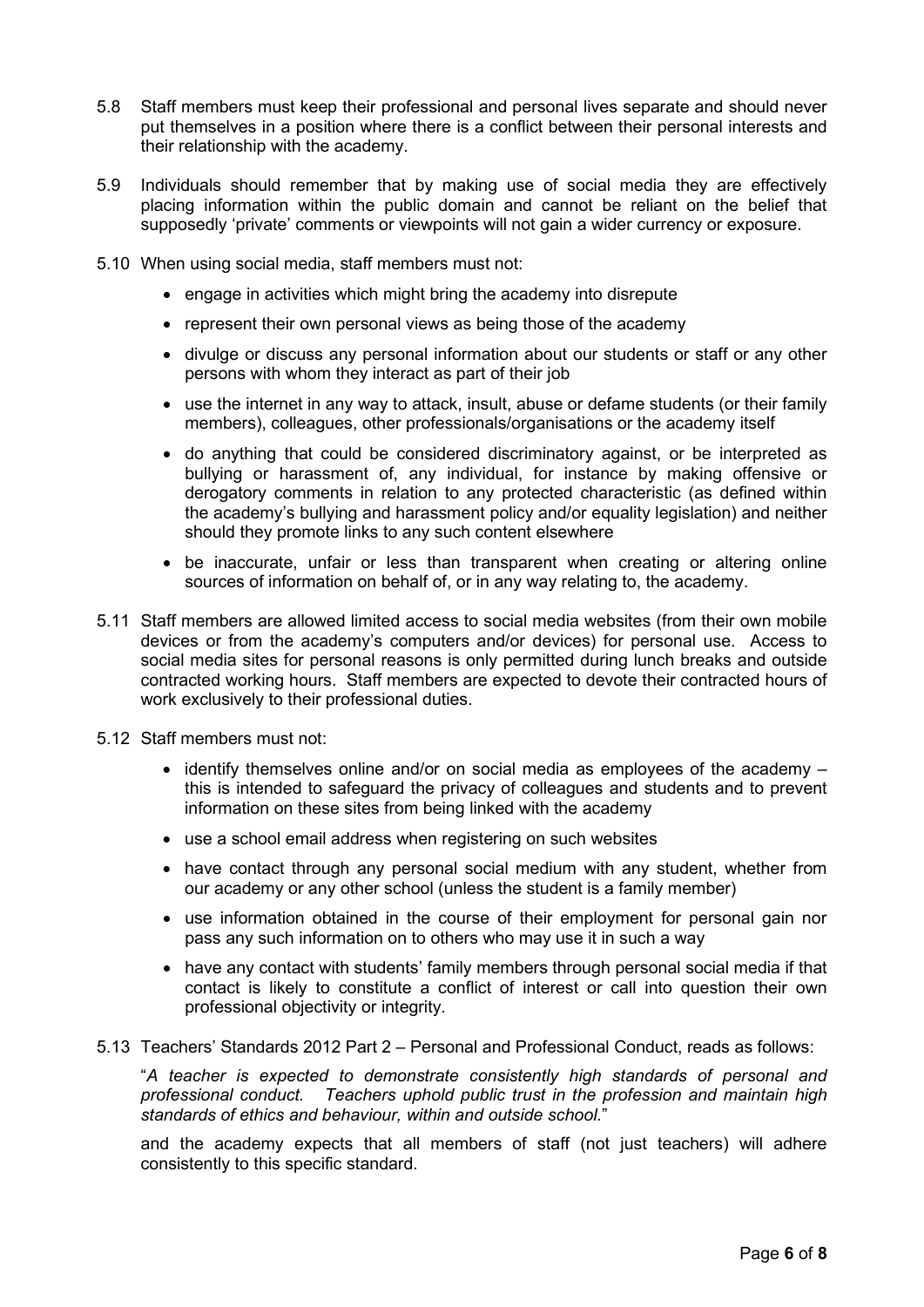- 5.14 Staff members must decline any 'friend requests' that they may receive from students (other than family members) in relation to their personal social media sites or accounts. Equally, they must not suggest that students should become 'friends' on their own personal social media accounts. Should they receive any such requests from students who are not family members, they should advise students why these requests are inappropriate.
- 5.15 On leaving the academy's service, staff members must not contact present or past pupils of the academy by means of personal social media sites. Similarly, staff members must not contact pupils from schools where they have previously worked by means of personal social media.
- 5.16 Staff members who, as a result of their employment by, or relationship with, the academy, may have access to confidential knowledge including personal information about pupils and their family members, colleagues and/or other parties, must not discuss such information on their personal social media sites or accounts.
- 5.17 No photographs, videos or any other images of the school premises, or of students or their families, or depictions of staff members wearing school uniform or school logos may be placed online on any form of personal social media site.
- 5.18 School email addresses and other official contact details must not be used either for setting up personal social media accounts or for the facilitation of communication through such media.
- 5.19 Staff members must not edit open access online encyclopaedias (such as Wikipedia etc) in a personal capacity at work, since the source of the correction will be recorded as the employer's IP address and the intervention will, therefore, appear as if it comes from the academy itself.
- 5.20 Staff members are strongly advised to ensure that they set the privacy levels of their personal sites as securely as they can and to opt out of public listings on social networking sites in order to safeguard their own privacy.
- 5.21 Staff members should always keep their passwords confidential, should change them often and should at all times be vigilant about what may or may not legitimately be posted online, and should be aware that it is not safe to reveal home addresses, telephone numbers or other personal information.

#### <span id="page-6-0"></span>*6.* **Monitoring use of the internet**

- 6.1 The academy reserves the right to monitor staff members' internet usage. Access to particular social media websites may be withdrawn in any case of misuse.
- 6.2 Users of email and internet services should have no expectation of privacy in anything they create, store, send or receive using the academy's ICT system.

### <span id="page-6-1"></span>7. **Disciplinary action for breach of policy**

- 7.1 Any breach of this policy may lead to disciplinary action being taken against the staff member involved in line with the academy's disciplinary policy.
- 7.2 Examples of such breaches include (but are not limited to) the following:
	- misuse of the internet